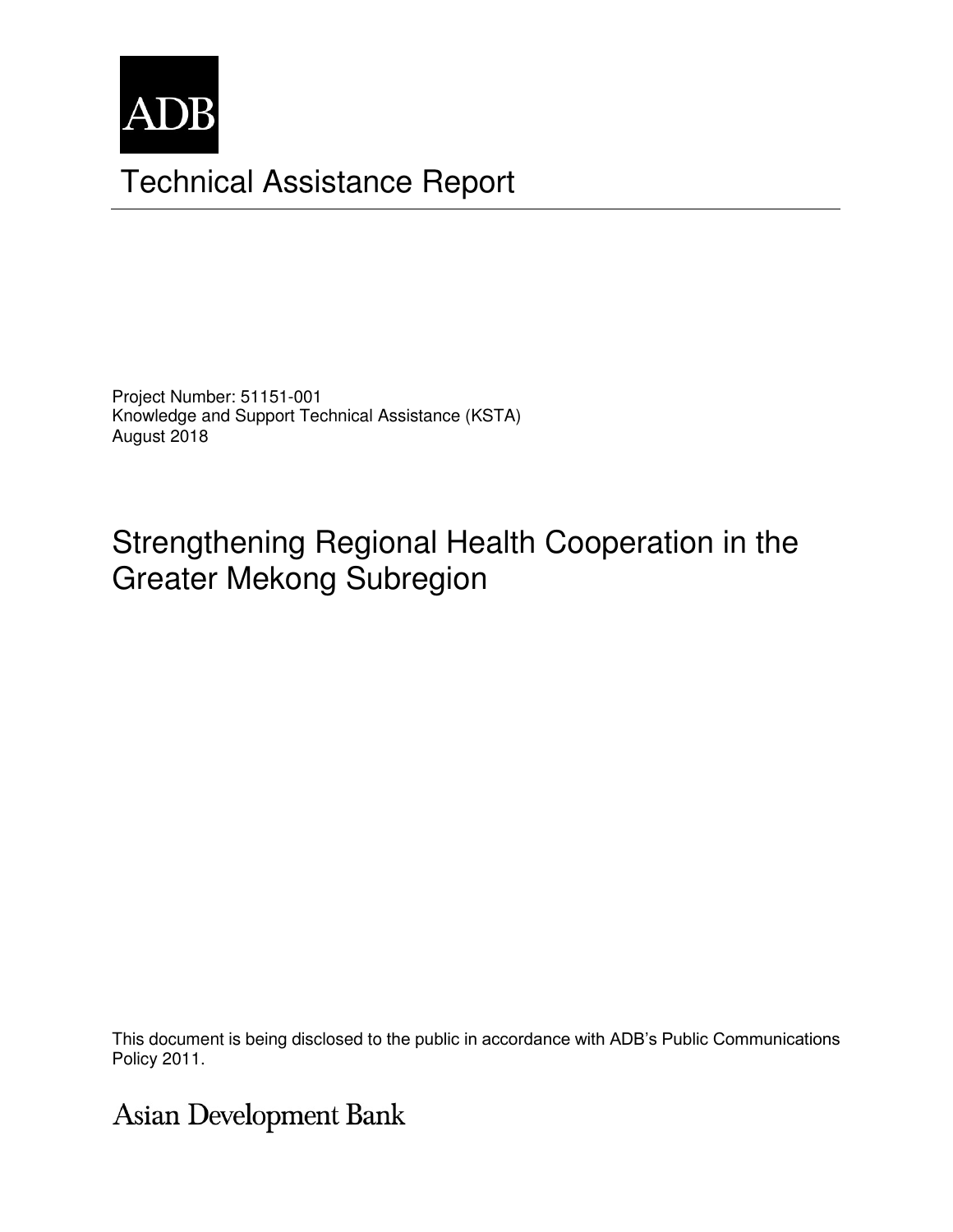#### **ABBREVIATIONS**

| ADB         |   | Asian Development Bank                                    |
|-------------|---|-----------------------------------------------------------|
| CDC         |   | communicable disease control                              |
| <b>GMS</b>  |   | <b>Greater Mekong Subregion</b>                           |
| Lao PDR     |   | Lao People's Democratic Republic                          |
| <b>PRC</b>  |   | People's Republic of China                                |
| <b>SERC</b> | - | Regional Cooperation and Operations Coordination Division |
| ТA          |   | technical assistance                                      |
| <b>WGHC</b> |   | Working Group on Health Cooperation                       |
| <b>WHO</b>  |   | <b>World Health Organization</b>                          |

#### **NOTE**

In this report, "\$" refers to United States dollars.

| <b>Vice-President</b>                       | Stephen Groff, Operations 2                                                                                                                                                                                                                                                                                                                                                                                                                                                                |
|---------------------------------------------|--------------------------------------------------------------------------------------------------------------------------------------------------------------------------------------------------------------------------------------------------------------------------------------------------------------------------------------------------------------------------------------------------------------------------------------------------------------------------------------------|
| <b>Director General</b><br><b>Directors</b> | Ramesh Subramaniam, Southeast Asia Department (SERD)<br>Ayako Inagaki, Human and Social Development Division, SERD<br>Alfredo Perdiguero, Regional Cooperation and Operations<br>Coordination Division, SERD                                                                                                                                                                                                                                                                               |
| <b>Team leader</b><br><b>Team members</b>   | Azusa Sato, Health Specialist, SERD<br>Luvette Balite, Senior Project Assistant, SERD<br>Khamtanh Chanthy, Senior Project Officer, SERD<br>Ma. Karmela Dua, Operations Assistant, SERD<br>Wolfgang Kubitzki, Principal Social Sector Specialist, SERD<br>Sophea Mar, Senior Social Sector Specialist SERD<br>Jayati Nigam, Young Professional, South Asia Department<br>Aihua Wu, Economics Officer, East Asia Department<br>Phoxay Xayyavong, Senior Social Sector Officer (Health), SERD |

In preparing any country program or strategy, financing any project, or by making any designation of or reference to a particular territory or geographic area in this document, the Asian Development Bank does not intend to make any judgments as to the legal or other status of any territory or area.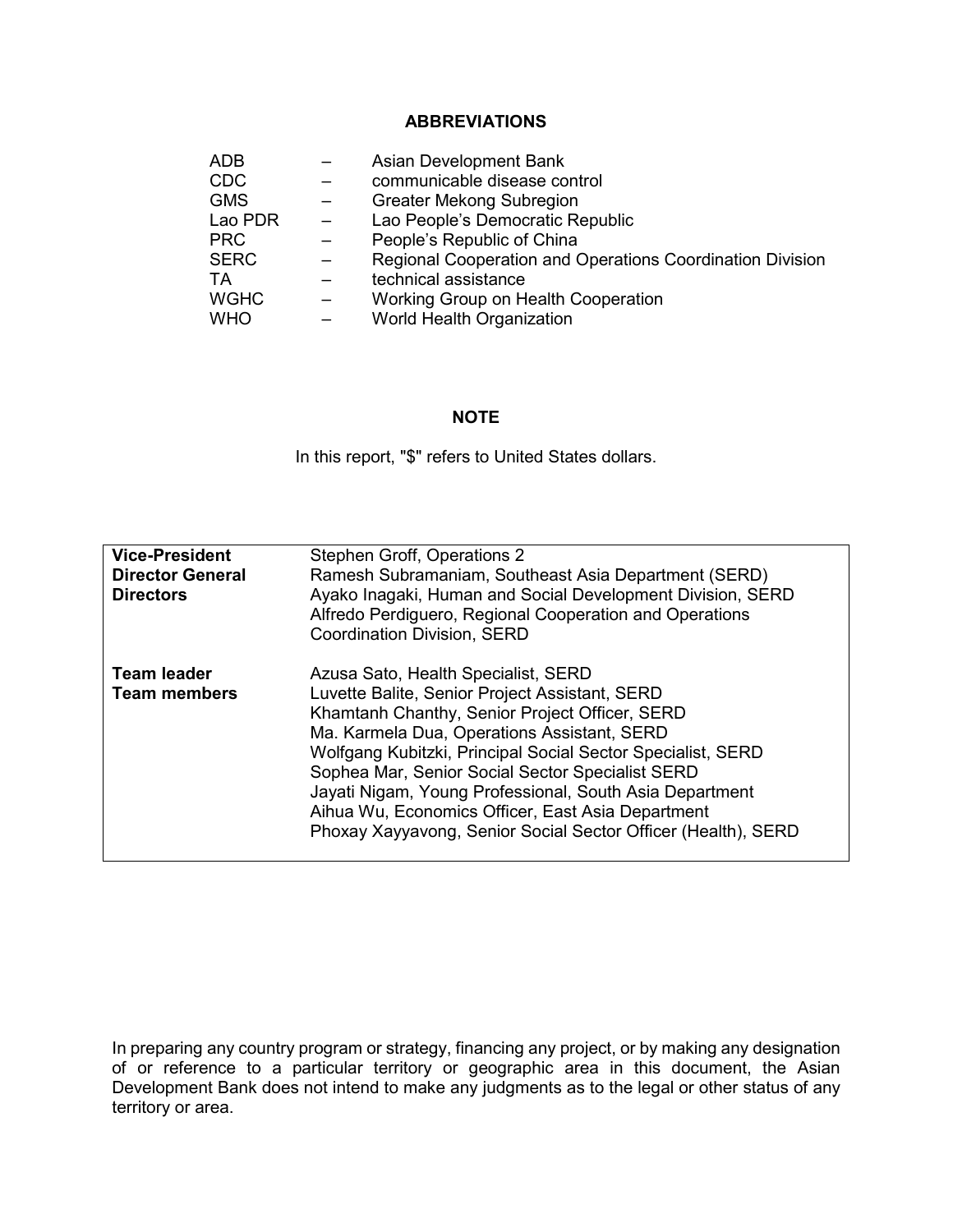## **CONTENTS**

|      |                                                                                                   | Page        |
|------|---------------------------------------------------------------------------------------------------|-------------|
|      | KNOWLEDGE AND SUPPORT TECHNICAL ASSISTANCE AT A GLANCE                                            |             |
| I.   | <b>INTRODUCTION</b>                                                                               |             |
| Ш.   | <b>ISSUES</b>                                                                                     | 2           |
| III. | THE TECHNICAL ASSISTANCE                                                                          | 3           |
|      | Impacts and Outcome<br>А.<br>В.<br>Cost and Financing<br>C.<br><b>Implementation Arrangements</b> | 3<br>4<br>4 |
| IV.  | THE PRESIDENT'S DECISION                                                                          | 5           |
|      | <b>APPENDIXES</b>                                                                                 |             |
| 1.   | Design and Monitoring Framework                                                                   | 6           |
| 2.   | Cost Estimates and Financing Plan                                                                 | 8           |
| 3.   | <b>List of Linked Documents</b>                                                                   | 9           |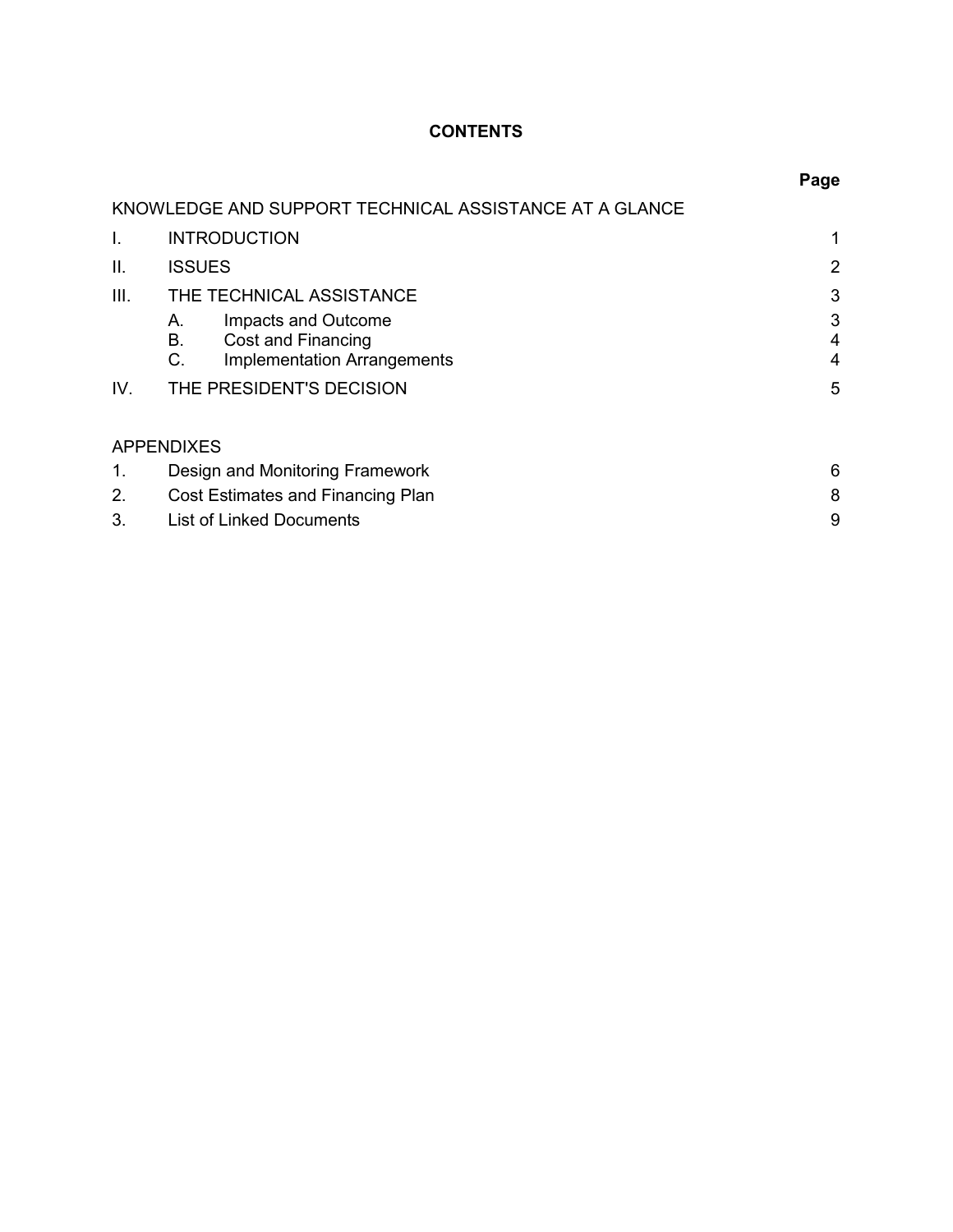#### **KNOWLEDGE AND SUPPORT TECHNICAL ASSISTANCE AT A GLANCE**

| $\overline{1}$ . | <b>Basic Data</b>                                                                                     |                                                                                                                                                                  |                            |                                        | Project Number: 51151-001         |              |
|------------------|-------------------------------------------------------------------------------------------------------|------------------------------------------------------------------------------------------------------------------------------------------------------------------|----------------------------|----------------------------------------|-----------------------------------|--------------|
|                  | <b>Project Name</b>                                                                                   | Strengthening Regional Health<br>Cooperation in the Greater Mekong<br>Subregion                                                                                  | <b>Department/Division</b> |                                        | <b>SERD/SEHS</b>                  |              |
|                  | <b>Nature of Activity</b><br><b>Modality</b>                                                          | <b>Capacity Development</b><br>Regional                                                                                                                          | <b>Executing Agency</b>    |                                        | Asian Development Bank            |              |
|                  | <b>Country</b>                                                                                        | REG (CAM, LAO, MYA, PRC, THA,<br>VIE)                                                                                                                            |                            |                                        |                                   |              |
| 2.               | <b>Sector</b>                                                                                         | Subsector(s)                                                                                                                                                     |                            |                                        | <b>ADB Financing (\$ million)</b> |              |
| ℐ                | Health                                                                                                | Health system development                                                                                                                                        |                            |                                        | <b>Total</b>                      | 1.00<br>1.00 |
| 3.               | <b>Strategic Agenda</b>                                                                               | <b>Subcomponents</b>                                                                                                                                             |                            | <b>Climate Change Information</b>      |                                   |              |
|                  | Inclusive economic<br>growth (IEG)<br>Regional integration<br>(RCI)                                   | Pillar 2: Access to economic<br>opportunities, including jobs, made<br>more inclusive<br>Pillar 4: Other regional public goods                                   |                            | Climate Change impact on the Project   |                                   | Low          |
| 4.               | <b>Drivers of Change</b>                                                                              | <b>Components</b>                                                                                                                                                |                            | <b>Gender Equity and Mainstreaming</b> |                                   |              |
|                  | Governance and<br>capacity development<br>(GCD)<br>Knowledge solutions<br>(KNS)<br>Partnerships (PAR) | Institutional development<br>Knowledge sharing activities<br>Bilateral institutions (not client<br>government)<br>Official cofinancing<br>Regional organizations |                            | Effective gender mainstreaming (EGM)   |                                   | ◢            |
|                  | 5. Poverty and SDG Targeting                                                                          |                                                                                                                                                                  | <b>Location Impact</b>     |                                        |                                   |              |
|                  | Geographic Targeting<br><b>Household Targeting</b><br><b>SDG Targeting</b><br><b>SDG Goals</b>        | No<br>No<br>Yes<br>SDG <sub>3</sub>                                                                                                                              | Regional                   |                                        |                                   | High         |
| 6.               | <b>Risk Categorization</b>                                                                            | Low                                                                                                                                                              |                            |                                        |                                   |              |
| 7.               | <b>Safeguard Categorization</b>                                                                       | Safeguard Policy Statement does not apply                                                                                                                        |                            |                                        |                                   |              |
| 8.               | <b>Financing</b>                                                                                      |                                                                                                                                                                  |                            |                                        |                                   |              |
|                  | <b>Modality and Sources</b>                                                                           |                                                                                                                                                                  |                            |                                        | Amount (\$ million)               |              |
|                  | <b>ADB</b>                                                                                            |                                                                                                                                                                  |                            |                                        |                                   | 1.00         |
|                  |                                                                                                       | Knowledge and Support technical assistance: Regional Cooperation and                                                                                             |                            |                                        |                                   | 0.50         |
|                  | <b>Integration Fund</b>                                                                               |                                                                                                                                                                  |                            |                                        |                                   |              |
|                  |                                                                                                       | Knowledge and Support technical assistance: Technical Assistance                                                                                                 |                            |                                        |                                   | 0.50         |
|                  | Special Fund                                                                                          |                                                                                                                                                                  |                            |                                        |                                   |              |
|                  | Cofinancing                                                                                           |                                                                                                                                                                  |                            |                                        |                                   | 0.00         |
|                  | None                                                                                                  |                                                                                                                                                                  |                            |                                        |                                   | 0.00         |
|                  | Counterpart<br>None                                                                                   |                                                                                                                                                                  |                            |                                        |                                   | 0.00<br>0.00 |
|                  | <b>Total</b>                                                                                          |                                                                                                                                                                  |                            |                                        |                                   | 1.00         |
|                  |                                                                                                       |                                                                                                                                                                  |                            |                                        |                                   |              |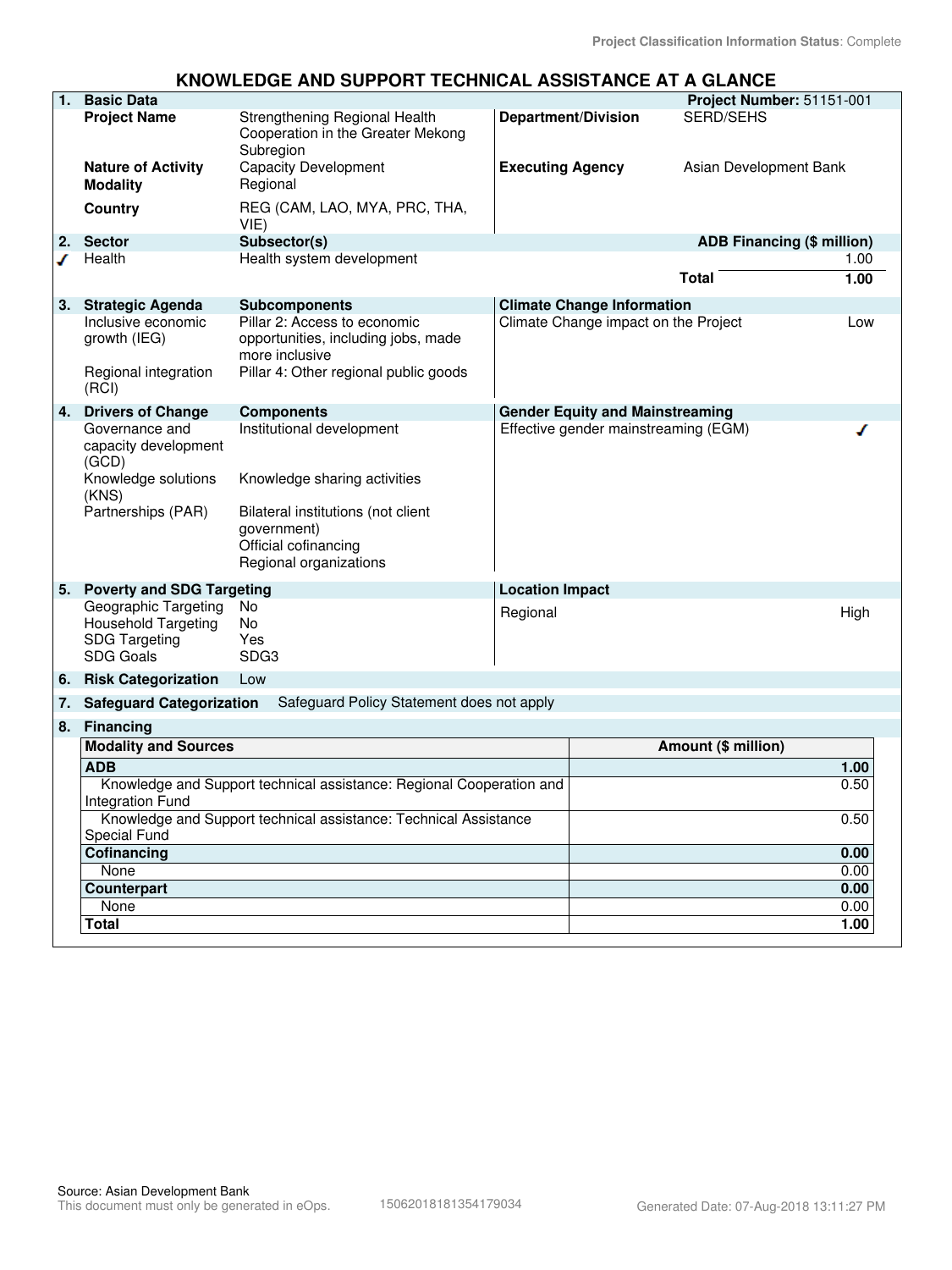#### **I. INTRODUCTION**

1. The technical assistance (TA) will strengthen health cooperation in the Greater Mekong Subregion (GMS).<sup>1</sup> Many GMS countries prioritize limited resources for national investments, rather than integrating regional components into national programs, and fail to collaborate for the common good. This is partly because existing cooperation mechanisms  $2$  are not fully institutionalized, there is a paucity of integrated strategies for health cooperation, and countries have weak knowledge of, and insufficient experience in, cooperation. To address these issues, the TA supports a working group on health cooperation (WGHC), which will develop, endorse, and implement a GMS health cooperation strategy. The TA also promotes knowledge exchange and capacity development.<sup>3</sup>

2. The TA is aligned with the Asian Development Bank (ADB) Operational Plan for Regional Cooperation and Integration (2016–2020),<sup>4</sup> the GMS Strategic Framework, 2012–2022,<sup>5</sup> and the Operational Plan for Health, 2015–2020.<sup>6</sup>

3. The TA serves as a common platform for the GMS health portfolio. It will synergize with the GMS Health Security Project<sup>7</sup> and other ADB projects on disease control and regional collaboration supporting Cambodia, the Lao People's Democratic Republic (Lao PDR), Myanmar, and Viet Nam.<sup>8</sup> This TA broadens the scope beyond disease control and expands the range of stakeholders to include Thailand and the People's Republic of China (PRC), development partners, and nongovernment organizations. This increases opportunities for member countries to draw upon multiple funding sources to finance commonly agreed-upon projects, publicly documented in the regional investment framework.<sup>9</sup> Whereas existing regional networks are not necessarily government-led and focus on specific diseases, and has limited implementation capacity, this TA supports exploration and implementation of any health agenda requiring cooperation, including issues raised by non-health sectors. The TA follows recommendations made under earlier TA (supporting a working group on human resource development)<sup>10</sup> to form a working group for health only,  $11$  given demonstrated experience and potential from collaboration.<sup>12</sup> Compared with other donors, ADB's long involvement in GMS and expertise in

 $\overline{a}$ 1 GMS countries are Cambodia; the People's Republic of China (PRC), specifically Yunnan Province and Guangxi Zhuang Autonomous Region; the Lao People's Democratic Republic (Lao PDR); Myanmar; Thailand; and Viet Nam.

<sup>&</sup>lt;sup>2</sup> Existing Regional Networks and Their Complementarity with the Working Group on Health Cooperation (accessible from the list of linked documents in Appendix 3) gives an overview of existing regional mechanisms, their focus areas, and complementarity with the working group on health cooperation.

<sup>&</sup>lt;sup>3</sup> The TA first appeared in the business opportunities section of ADB's website on 6 September 2017.

<sup>4</sup> ADB. 2016*. Operational Plan for Regional Cooperation and Integration (2016–2020).* Manila.

<sup>5</sup> ADB. 2011. *The Greater Mekong Subregion Economic Cooperation Program Strategic Framework (2012–2022).* Manila.

 $^6\,$  ADB. 2015. Health in Asia and the Pacific: A Focused Approach to Address the Health Needs of ADB Developing *Member Countries, Operational Plan for Health, 2015–2020*. Manila.

<sup>7</sup> ADB. 2016. *Greater Mekong Subregion Health Security Project.* Manila.

<sup>&</sup>lt;sup>8</sup> The strengthening of regional collaboration was also discussed at the World Health Organization (WHO) bi-regional meeting on healthy borders in the GMS in August 2013, where ADB was represented by Vice-President Stephen Groff and technical experts. World Health Organization. 2013. *Bi-regional Meeting on health Borders in Greater Mekong Sub-region, 5–7 August 2013, Bangkok, Thailand*.

<sup>9</sup> ADB. 2018. *Overview of the Regional Investment Framework 2022*. Manila.

<sup>10</sup> ADB. 2013. *Technical Assistance for Implementing the Greater Mekong Subregion Human Resource Development Strategic Framework and Action Plan (Phase 2)*. Manila.

<sup>11</sup> 21st GMS Ministerial Conference, 30 November–1 December 2016, Chiang Rai Thailand and 15th Meeting of the GMS Working Group on Human Resource Development (WGHRD-15), 13–14 December 2016, Kunming, Yunnan Province, PRC.

<sup>12</sup> ADB. 2013. *Greater Mekong Subregion Regional Investment Framework Implementation Plan (2014–2018).* Manila.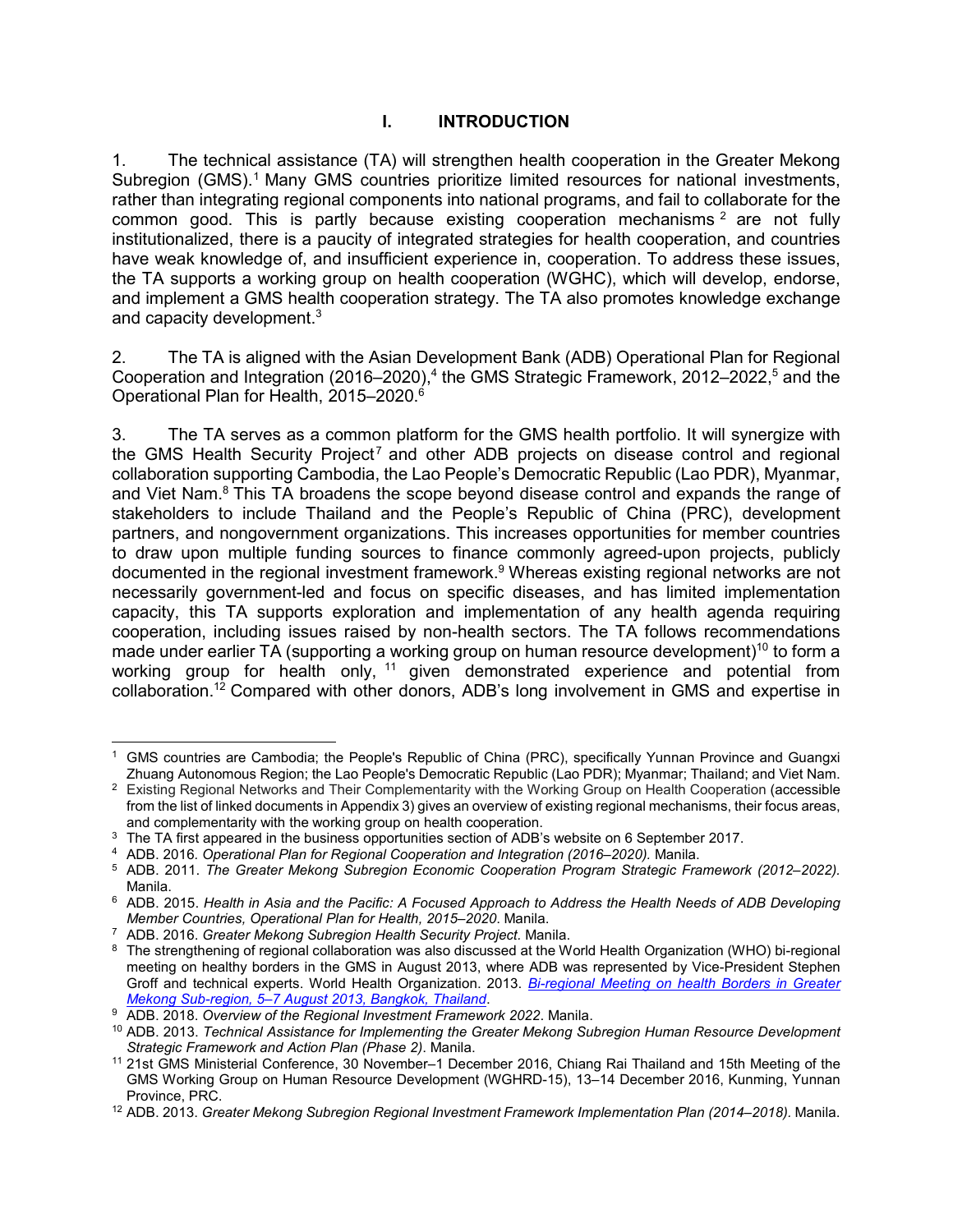multisector development lends a comparative and first-mover advantage to the coordination of a regional public goods framework that deals with public health threats.

#### **II. ISSUES**

4. **High communicable disease incidence and drug resistance hamper achievement of Sustainable Development Goals.** Economic development in the GMS has resulted in improved health outcomes, as measured by the Sustainable Development Goals. Between 2000 and 2015, under-5 deaths (per 1,000 live births) were reduced by 73% in Cambodia, 43% in the Lao PDR, 39% in Myanmar, and 35% in Viet Nam. Maternal mortality dropped by 67% in Cambodia and by  $20\%$  in Thailand.<sup>13</sup> However, the incidence of communicable diseases (especially malaria, tuberculosis, and dengue) remains significant. About 71% of the population in Myanmar and half the population of the Lao PDR still live in malaria risk areas, and border zones such as the western part of Yunnan province remain vulnerable.<sup>14</sup> Drug resistance threatens the regional goal of eliminating malaria by 2030. Cambodia, Myanmar, Thailand, and Viet Nam also appear on the World Health Organization (WHO) list of countries with a high tuberculosis burden.<sup>15</sup> Moreover, Southeast Asia has 35% of the global burden of multidrug-resistant tuberculosis.<sup>16</sup>

5. **Health systems lack synergies and economies of scope.** Countries currently do not maximize economic and social benefits from regional cooperation. By working together, economies of scope could be realized, such as through patient referrals across borders. This is especially important in the GMS, where increasingly interconnected economies aid mobility<sup>17</sup> and migrants need continuity of treatment to avoid complications and worsening drug resistance. Similarly, controlling infectious outbreaks calls for stronger communication and information sharing, as well as proactive and reactive rapid response involving multiple actors. Finding common solutions for common problems can lead to innovations, effective technology transfer, increased fundraising leverage, stronger regional identity, and positive externalities.

6. **Limited resources for health do not prioritize regional components**. Spending for health from the domestic envelope is limited, and external sources decrease as countries graduate into a higher-income category. Since countries rationally prioritize national investments for health, public goods provision diminishes. One study finds that of the total overseas development assistance on research and development for diseases of poverty provided by the Group of Seven (G7) in 2013, only 21% was spent on regional functions, while the rest financed national health priorities.<sup>18</sup> Such figures are also reflected in the WHO's core budget for outbreak and crisis response, which halved between 2012–2013 and 2014–2015, and contributed to its slow response to the Ebola crisis.<sup>19</sup>

7. **Collective action problem deters regional health investments.** Communicable disease control (CDC) is classed as a public good, characterized by non-excludability and nonrivalry. Non-excludability means that, once CDC is provided, no country can be excluded from

 $\overline{a}$ <sup>13</sup> ADB. 2017. *Key Indicators for Asia and the Pacific, 2017.* Manila (48th edition).

<sup>14</sup> Centers for Disease and Control Prevention. 2018. *Malaria Information and Prophylaxis, by Country [C]* .

<sup>&</sup>lt;sup>15</sup> WHO. Global tuberculosis report 2017. http://www.who.int/tb/publications/global\_report/en/.

<sup>16</sup> Panda et al. 2017. *Drug resistance in malaria, tuberculosis and HIB in South East Asia: biology, programme and policy considerations*. https://www.bmj.com/content/358/bmj.j3545.full.print.

<sup>&</sup>lt;sup>17</sup> Relevant for all types of workers, including health workers themselves.

 $18$  One exception to this trend is the launch of a new global health security initiative in the Indo-Pacific region: https://foreignminister.gov.au/releases/Pages/2017/jb\_mr\_171008.aspx.

<sup>19</sup> The Lancet, Global Health Journal, and Japan Global Health Working Group. *Protecting Human Security: Proposals for the G7 Ise-Shima Summit in Japan*. http://thelancet.com/journals/lancet/article/PIIS0140-6736(16)30177- 5/fulltext.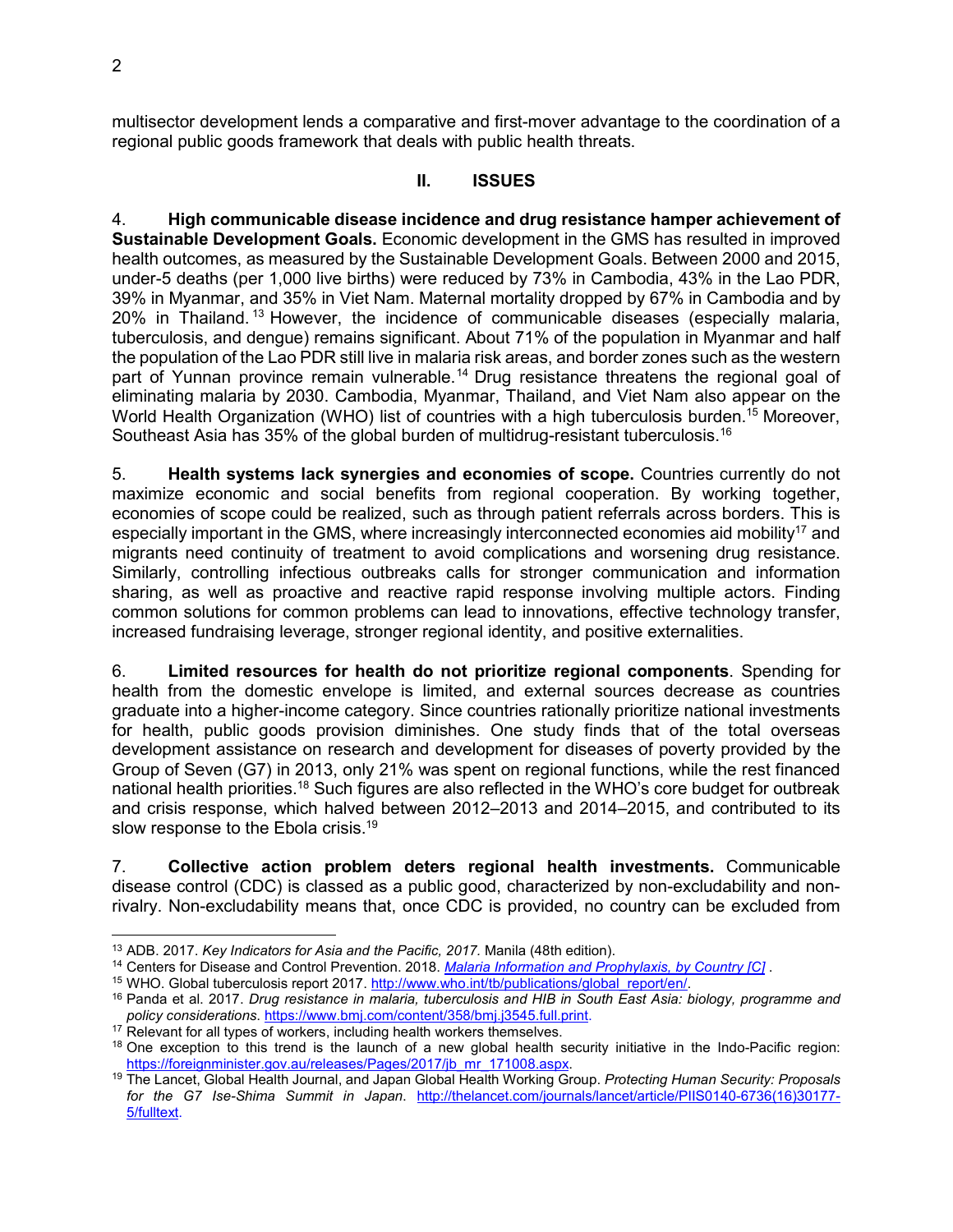consumption and it is thus available to all, while non-rivalry suggests that one country's consumption does not impede consumption for another country. These characteristics give rise to free-riding effects, where countries do not want to invest individually and bear the cost while others reap "free" benefits. Consequently, public goods such as CDC are undersupplied.

8. **Lack of strategy and work plans for regional health cooperation.** Still little is documented and strategized on how best to work together for the common good. While countries have signed up to strategies such as the Asian Pacific Strategy for Emerging Diseases and International Health Regulations, these are solely related to CDC, and countries require more support to achieve cross-country policy coherence and synchronization across the health system. An integrated regional strategy, which uses as its base national health strategies, would assist in this endeavor. National health strategies serve as an entry point in formulating regional work plans and sustainable financing proposals.

### **III. THE TECHNICAL ASSISTANCE**

### **A. Impacts and Outcome**

9. The TA is aligned with the following impacts: healthy lives ensured and well-being for all at all ages promoted (Sustainable Development Goal 3).<sup>20</sup> The TA will have the following outcome: regional health cooperation in GMS strengthened.<sup>21</sup>

10. **Output 1: GMS working group on health cooperation functioning**. This output supports the functioning of a GMS WGHC to provide a governance platform to address the collective action problem. The WGHC agrees on a singular vision, and terms of reference, scope of work, membership, and reporting agreements.<sup>22</sup> The WGHC core group is formed of project directors from the existing GMS Health Security Project and senior officials from key Ministry of Health departments. WGHC members are nominated for 3 years, with any changes in nomination endorsed by other members. Noncore members may include members from other ministries and development partners. The WGHC will explore ways to institutionalize regional cooperation (for example, a permanent government staff position to carry out regional cooperation work) and develop a memorandum of understanding on areas of collaboration. High-level WGHC activities will be supplemented by evidence-generating national or regional workshops and joint simulation exercises, especially at border areas, with a view to systemizing cooperation in the event of an outbreak. The TA will provide secretariat support based in GMS countries to streamline regional cooperation—including effective information exchange—into the daily work of health ministries. Where relevant, links with existing GMS working groups such as those on Transport and Trade (cross-border movement), Agriculture (zoonosis), and Environment (climate change) will be forged through extensive consultation and possibly joint projects.

11. **Output 2: GMS health cooperation strategy developed and implemented**. This output will use the WGHC to finalize a 5-year country-endorsed health cooperation strategy documenting the shared challenges, common vision, and strategic pillars (footnote 22). Mainstreaming gender will be central to the strategy to establish a regional public health agenda that ensures active participation by and benefits for women. The WGHC will formulate time-bound work plans to improve service delivery and increase access for vulnerable groups, including a monitoring and evaluation section. To optimize current portfolios and serve as a medium-term regional framework

 <sup>20</sup> United Nations. 2015. *Goal 3: Ensure healthy lives and promote well-being for all at all ages*.

 $21$  The design and monitoring framework is in Appendix 1.

<sup>22</sup> Work on this is already underway with the support of ADB. 2017. *Technical Assistance for Sustaining the Gains of Regional Cooperation in the Greater Mekong Subregion*. Manila (TA 9416-REG).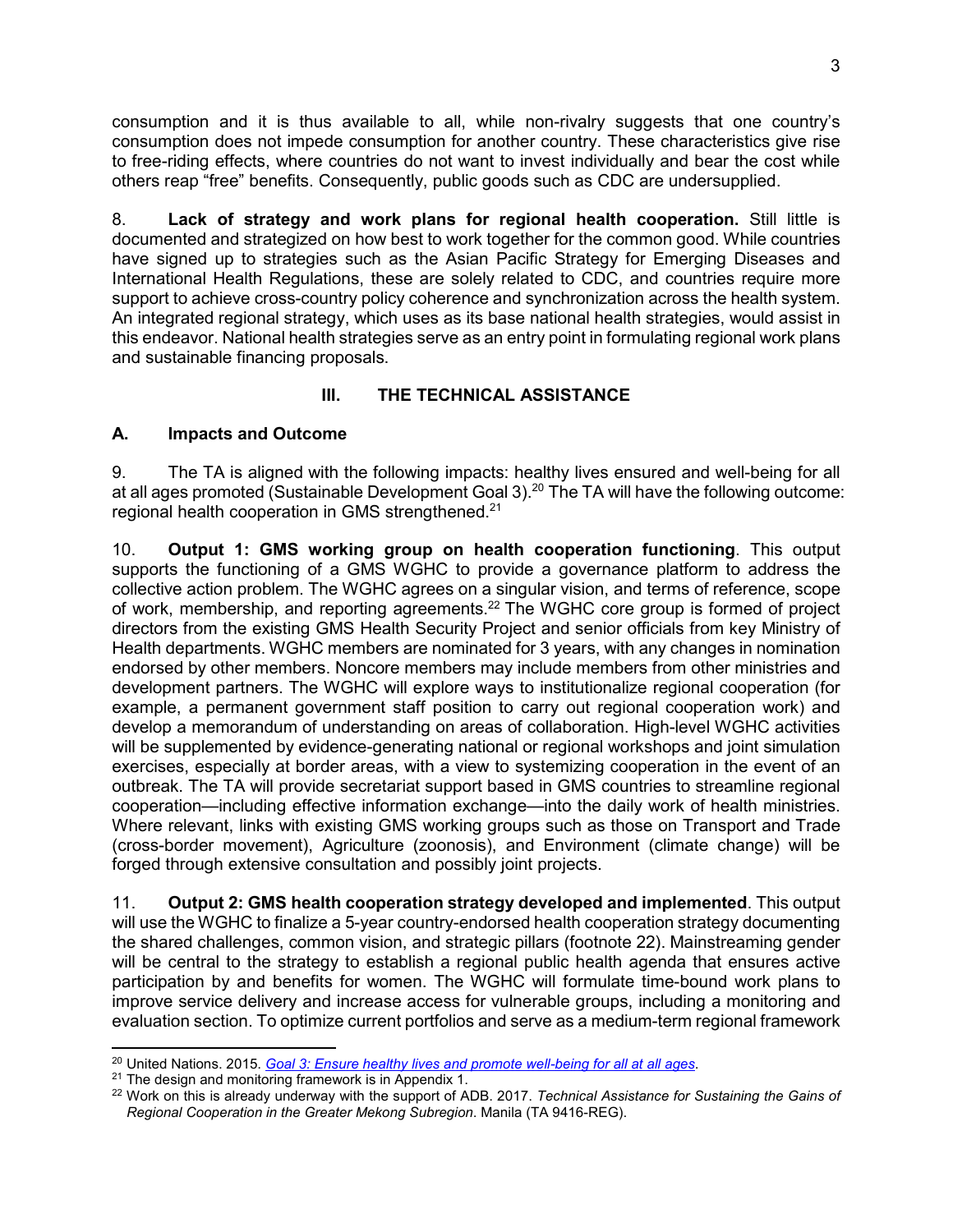for future assistance, including cofinancing, the strategy will comprise a costed investment pipeline, also reflected in the Regional Investment Framework 2022 (footnote 9).

12. **Output 3: Knowledge development and exchange promoted**. This output will build capacity of policymakers and encourage countries to share best practices on topics of common interest. Knowledge outputs will directly link to strategic pillars contained in the health cooperation strategy. During implementation, the WGHC and ADB will explore partnerships, especially with academic institutions based in the GMS, to produce high-quality research pieces for evidencebased policymaking. The WGHC secretariat will provide technical support, and in conjunction with the GMS Secretariat based in Regional Cooperation and Operations Coordination Division (SERC), upload learning portals on the GMS website.<sup>23</sup>

13. While the secretariat and WGHC will invite development partners to work together, insufficient development partner financing for health coordination is outside the control of the TA.

#### **B. Cost and Financing**

14. The TA is estimated to cost \$1 million, of which (i) \$500,000 will be financed on a grant basis by ADB's Technical Assistance Special Fund (TASF 6); and (ii) \$500,000 will be financed on a grant basis by the Regional Cooperation and Integration Fund.<sup>24</sup> The Regional Cooperation and Integration Fund will finance TA operational expenses in the form of consulting services and related goods and activities. It will not be used for civil works, procurement of large-scale equipment, and permanent staffing costs. Key expenditure items are listed in Appendix 2.

#### **C. Implementation Arrangements**

15. ADB will administer the TA and select, supervise, and evaluate consultants, and help organize workshops.<sup>25</sup> ADB staff will act as resource persons at workshops, with travel costs charged to the TA.<sup>26</sup> In each country, one or more departments of the respective health ministry will act as implementing agency or agencies, as shown in the table below. The indicative implementation period is September 2018–September 2020.

| <b>Aspects</b>            | <b>Arrangements</b>                                                                                                                                                                                                                                                                                                                                                                                                                                                                                                                                     |
|---------------------------|---------------------------------------------------------------------------------------------------------------------------------------------------------------------------------------------------------------------------------------------------------------------------------------------------------------------------------------------------------------------------------------------------------------------------------------------------------------------------------------------------------------------------------------------------------|
| Indicative implementation | September 2018–September 2020                                                                                                                                                                                                                                                                                                                                                                                                                                                                                                                           |
| period                    |                                                                                                                                                                                                                                                                                                                                                                                                                                                                                                                                                         |
| Executing agency          | <b>ADB</b>                                                                                                                                                                                                                                                                                                                                                                                                                                                                                                                                              |
| Implementing agencies     | Cambodia: Communicable Disease Control Department and Department of Planning,<br>Ministry of Health. Lao People's Democratic Republic: Department of Planning and<br>Cooperation, Ministry of Health. Myanmar: Department of Public Health and<br>Department of Medical Services, Ministry of Health and Sports. People's Republic of<br>China: National Health and Family Planning Committee. Thailand: Department of<br>International Affairs, Ministry of Public Health. Viet Nam: General Department of<br>Preventive Medicine, Ministry of Health. |
| Consultants               | To be selected and engaged by ADB                                                                                                                                                                                                                                                                                                                                                                                                                                                                                                                       |

#### **Implementation Arrangements**

<sup>23</sup> Greater Mekong Subregion. Health Cooperation and Human Resource Development*.*

<sup>&</sup>lt;sup>24</sup> Established by ADB. Financing partner: the Government of Japan.

<sup>25</sup> SERC serves as the GMS secretariat, and the Human and Social Development Division will administer TA activities with respective governments and other ADB departments, especially the East Asia Department.

<sup>26</sup> Budget, Personnel, and Management Systems Department; and Strategy and Policy Department. 2013. *Use of Bank Resources: Regional Technical Assistance and Technical Assistance vs. Internal Administrative Expenses Budget*. Memorandum. 26 June (internal).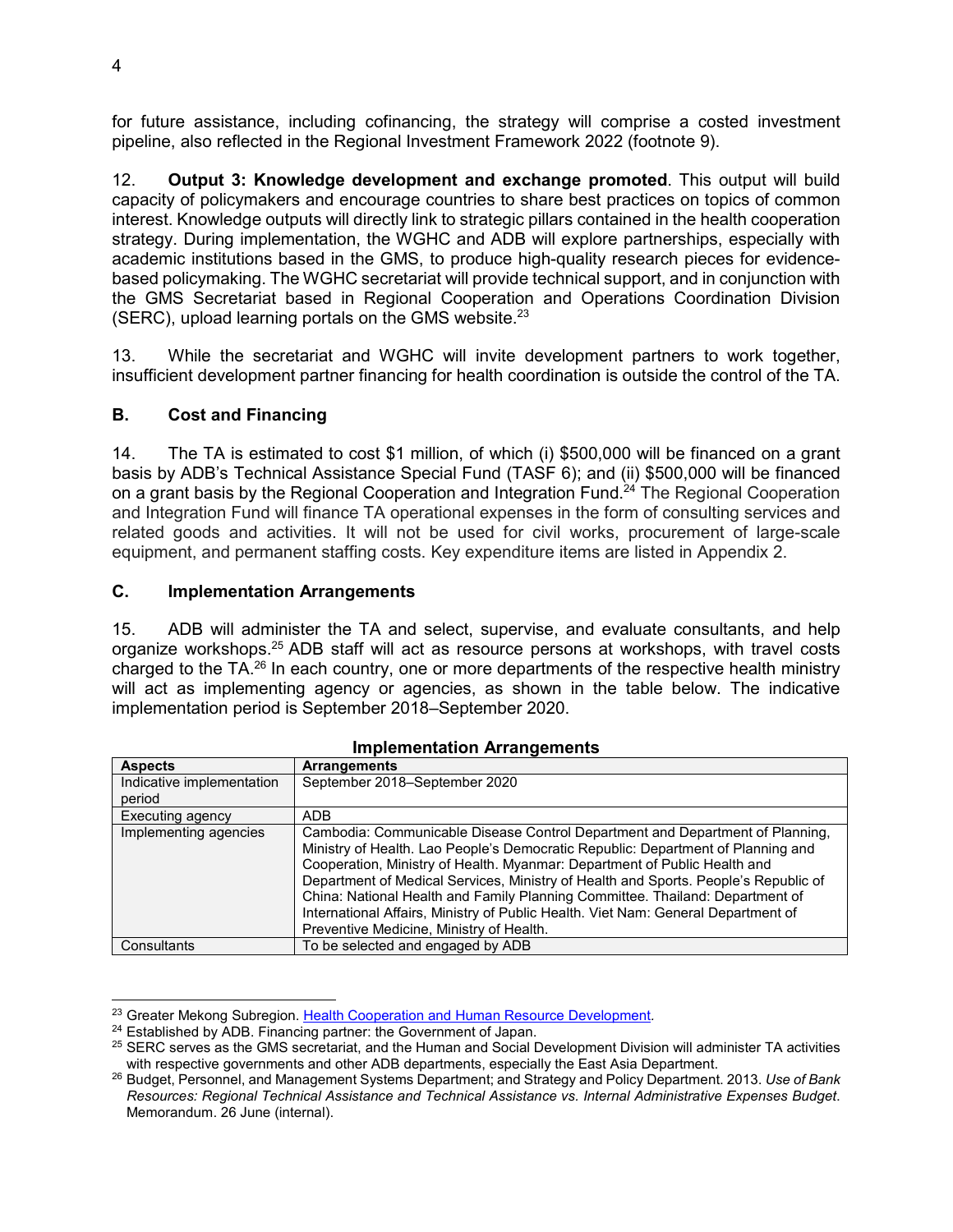| <b>Aspects</b>      | <b>Arrangements</b>                                                     |                  |           |
|---------------------|-------------------------------------------------------------------------|------------------|-----------|
|                     | Public health specialist, individual consultant                         | 24 person-months | \$255,980 |
|                     | selection                                                               |                  |           |
|                     | Regional coordinator for health cooperation,<br>18 person-months        |                  |           |
|                     | individual consultant selection                                         |                  |           |
|                     | Finance specialist, individual consultant selection                     | 18 person-months | \$70,702  |
| <b>Disbursement</b> | The TA resources will be disbursed following ADB's Technical Assistance |                  |           |
|                     | Disbursement Handbook (2010).                                           |                  |           |

ADB = Asian Development Bank, TA = technical assistance.

Source: Asian Development Bank.

16. **Consulting services**. Three consultants with expertise in regional coordination, public health, and finance will be hired. The international public health specialist will act as team leader, provide technical advice to the WGHC, and identify strategic directions. The international regional coordinator for health cooperation will be responsible for facilitating exchanges between GMS countries, ADB, and partners. The national finance specialist will maintain the TA's financial management system, ensure timely disbursement of funds, and provide administrative support. ADB will use the individual consultant selection method, given that individual experience and qualifications are the main requirements (as guided by project administration instruction 2.02), and all contracts will be input-based. ADB will engage consultants in accordance with its Guidelines on the Use of Consultants (2013, as amended from time to time).<sup>27</sup>

17. **Social media and websites**. TA materials will be uploaded to the existing GMS program website<sup>28</sup> administered by SERC with inputs from the Human and Social Development Division. After TA completion, the GMS program will be responsible for its maintenance.

18. **Cofinancier requirements.** TA annual progress reports will be submitted to ADB's Economic Research and Regional Cooperation Department. The department will also be notified of any major changes in scope, TA duration, or funding arrangements.

#### **IV. THE PRESIDENT'S DECISION**

19. The President, acting under the authority delegated by the Board, has approved the provision of technical assistance not exceeding the equivalent of \$1,000,000 on a grant basis for Strengthening Regional Health Cooperation in the Greater Mekong Subregion, and hereby reports this action to the Board.

 <sup>27</sup> Terms of Reference for Consultants (accessible from the list of linked documents in Appendix 3).

<sup>28</sup> GMS program website. http://greatermekong.org/.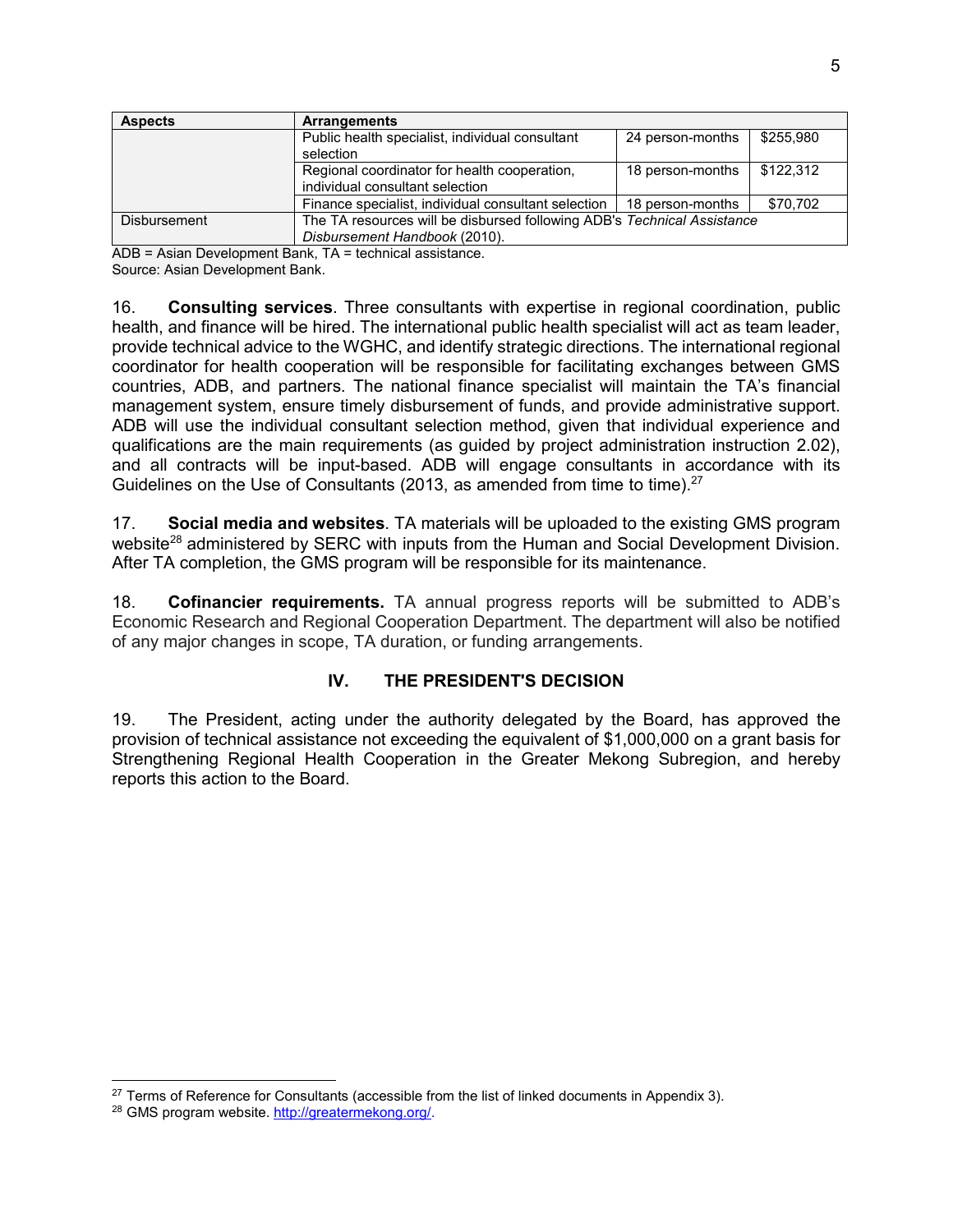## **DESIGN AND MONITORING FRAMEWORK**

| Impacts the Technical Assistance is Aligned with<br>Healthy lives ensured and well-being for all at all ages promoted (Sustainable Development Goal 3) <sup>a</sup> |                                                                                                                                                                                                                                                               |                                                                          |                                                                                                                       |  |
|---------------------------------------------------------------------------------------------------------------------------------------------------------------------|---------------------------------------------------------------------------------------------------------------------------------------------------------------------------------------------------------------------------------------------------------------|--------------------------------------------------------------------------|-----------------------------------------------------------------------------------------------------------------------|--|
| <b>Results Chain</b>                                                                                                                                                | <b>Performance Indicators with</b><br><b>Targets and Baselines</b>                                                                                                                                                                                            | <b>Data Sources and</b><br><b>Reporting</b><br><b>Mechanisms</b>         | <b>Risks</b>                                                                                                          |  |
| Outcome<br>Regional health cooperation in<br><b>GMS</b> strengthened                                                                                                | By 2022:<br>a. At least two new regional<br>health projects in the most<br>recent Regional Investment<br>Framework 2018-2022<br>included (2017 baseline: 0)                                                                                                   | a. Regional<br>Investment<br>Framework 2018-<br>2022                     | DMCs and<br>development<br>partners have<br>insufficient funding<br>for regional health<br>cooperation<br>initiatives |  |
| <b>Outputs</b><br>1. GMS WGHC functioning                                                                                                                           | By 2018:<br>1a. Functional GMS WGHC<br>(terms of reference,<br>membership, reporting<br>arrangements) formed<br>(2017 baseline: not<br>applicable)                                                                                                            | 1a. Summary report of<br><b>GMS WGHC</b><br>launch                       | Delays or lack of<br>DMC concurrence                                                                                  |  |
|                                                                                                                                                                     | By 2020:<br>1b. Annual WGHC meeting with<br>at least 30% women<br>participants conducted<br>$(2017)$ baseline: 0)                                                                                                                                             | 1b.-c. Summary<br>reports of GMS<br>WGHC meetings                        |                                                                                                                       |  |
|                                                                                                                                                                     | 1c. MOU on health cooperation<br>signed by six GMS countries<br>(2017 baseline: not<br>applicable)                                                                                                                                                            |                                                                          |                                                                                                                       |  |
|                                                                                                                                                                     | 1d. 30 government officials (with<br>at least 30% women<br>participants) have increased<br>knowledge and<br>implementation skills for<br>regional health cooperation<br>initiatives through joint<br>exercises and workshops<br>$(2017)$ baseline: 0)         | 1d. WGHC secretariat<br>annual progress<br>reports                       |                                                                                                                       |  |
| 2. GMS health cooperation<br>strategy developed and<br>implemented                                                                                                  | By 2019:<br>2a. One 5-year (2019-2023)<br>GMS health cooperation<br>strategy, including strategies<br>addressing regional gender-<br>related health concerns,<br>endorsed by GMS leaders,<br>disseminated, and uploaded<br>(2017 baseline: not<br>applicable) | 2a.–b. Summary<br>reports of GMS<br>WGHC meetings,<br><b>GMS</b> website |                                                                                                                       |  |
|                                                                                                                                                                     | By 2020:<br>2b. Annual gender-responsive<br>regional work plan based on<br>the GMS health cooperation<br>strategy formulated and<br>uploaded (2017 baseline: 0)                                                                                               |                                                                          |                                                                                                                       |  |
| 3. Knowledge development<br>and exchange promoted                                                                                                                   | By 2020:<br>3a. WGHC description, meeting,<br>and progress reports;                                                                                                                                                                                           | 3a. GMS website                                                          |                                                                                                                       |  |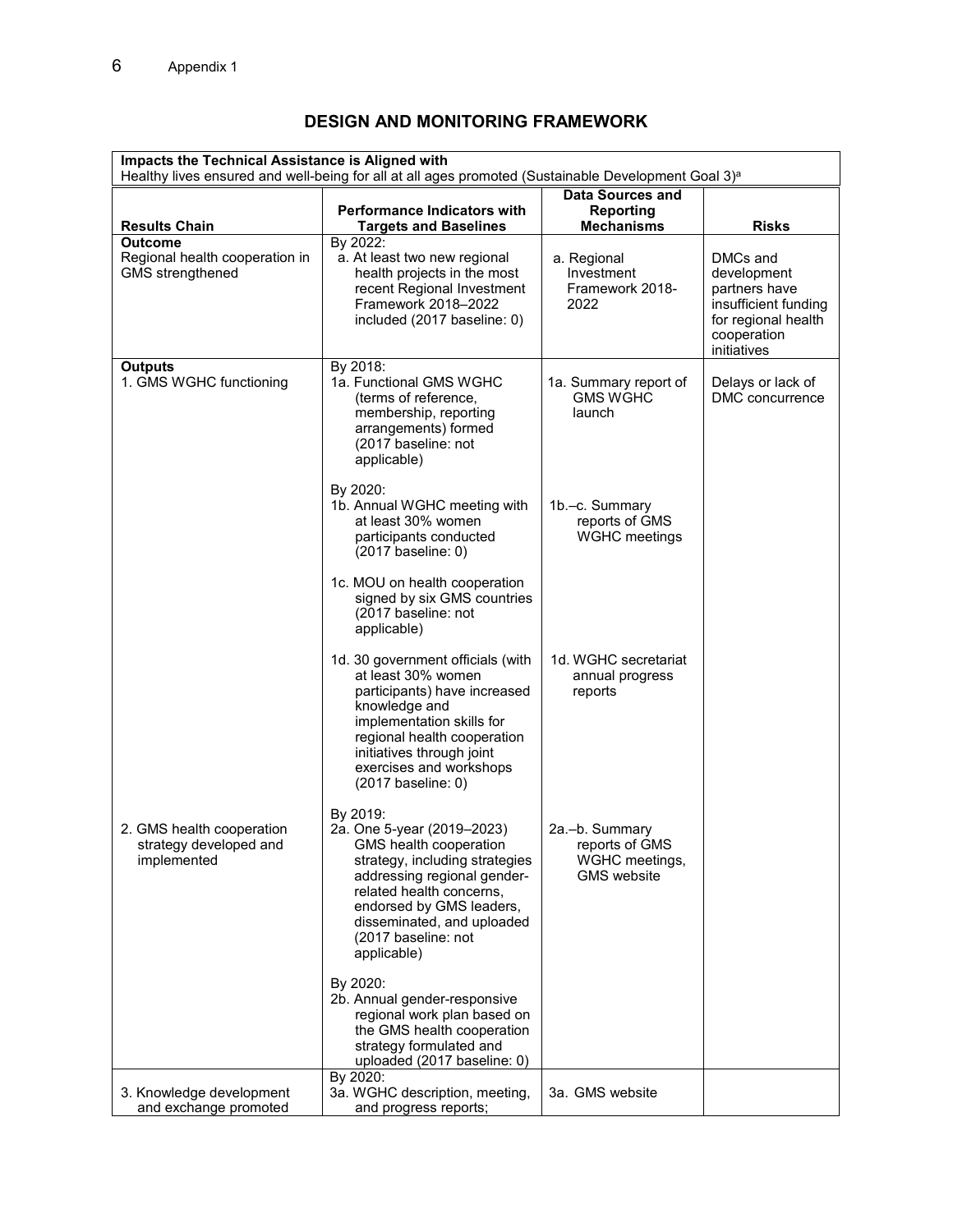| <b>Results Chain</b> | <b>Performance Indicators with</b>                                                                                                                                                                                    | Data Sources and<br>Reporting<br><b>Mechanisms</b>                                 |              |
|----------------------|-----------------------------------------------------------------------------------------------------------------------------------------------------------------------------------------------------------------------|------------------------------------------------------------------------------------|--------------|
|                      | <b>Targets and Baselines</b><br>learning portal; and success<br>stories uploaded and<br>regularly updated<br>(2017 baseline: not<br>applicable)                                                                       |                                                                                    | <b>Risks</b> |
|                      | 3b. Five regional knowledge<br>products developed and<br>translated into every GMS<br>country language, (2017)<br>baseline: 0)                                                                                        | 3b. Annual technical<br>assistance project<br>reports and<br>knowledge<br>products |              |
|                      | 3c. At least 15 government<br>officials (with at least 30%<br>female participants) have<br>more knowledge of best<br>practices in regional health<br>cooperation supported<br>through workshops (2017<br>baseline: 0) | 3c. Learning<br>opportunity event<br>summary report                                |              |

**Key Activities with Milestones** 

#### **1. GMS WGHC functioning**

1.1 Engage consultants (Q3 2018).

1.2 Prepare GMS WGHC terms of reference, membership, and reporting arrangements (Q3 2018).

1.3 Establish GMS WGHC secretariat (Q4 2018).

1.4 Launch GMS WGHC (Q4 2018).

1.5 Conduct annual GMS WGHC meetings (Q4 2018 and Q4 2019).

1.6 Sign GMS MOU on health cooperation (Q1 2020).

1.7 Organize national or regional workshops or joint exercises (Q4 2018, Q2, Q3, Q4 2019, and Q2+4 2020).

1.8 Conduct cumulative review of GMS WGHC (Q4 2020).

**2. GMS health cooperation strategy developed and implemented** 

2.1 Finalize 5-year (2019–2023) GMS health cooperation strategy (Q4 2018).

2.2 Create corresponding annual regional work plan (Q1 2019 and Q1 2020).

2.3 Review regional health portfolio (Q4 2018 and Q2 2019).

2.4 Review GMS health cooperation strategy (Q2 2020).

**3. Knowledge development and exchange promoted** 

3.1 Upload initial description of WGHC to GMS website (Q4 2018).

3.2 Maintain and update GMS website with progress and meeting reports, health cooperation strategy, regional work plans, and learning portal quarterly or when appropriate.

3.3 Prepare yearly knowledge product and dissemination plan and learning opportunities (Q1 2019 and Q1 2020). 3.4 Identify possible partnerships and exact nature of collaboration to strengthen knowledge development (Q4

2018).

3.5 Publish five translated knowledge products (Q1, Q2, Q3 2019, Q1, and Q2 2020).

3.6 Support a regional learning opportunity annually through workshops (2019 x1 and, 2020 x1).

#### **Inputs**

Asian Development Bank: \$0.5 million, from Technical Assistance Special Fund (TASF 6) Regional Cooperation and Integration Fund: \$0.5 million Note: The governments will provide counterpart support in the form of counterpart staff time, office space, and other in-kind contributions.

#### **Assumptions for Partner Financing**

Not applicable

DMC = developing member country, GMS = Greater Mekong Subregion, MOU = memorandum of understanding, Q = quarter, WGHC = working group on health cooperation.

a United Nations. 2015. *Goal 3: Ensure healthy lives and promote well-being for all at all ages*. Source: Asian Development Bank.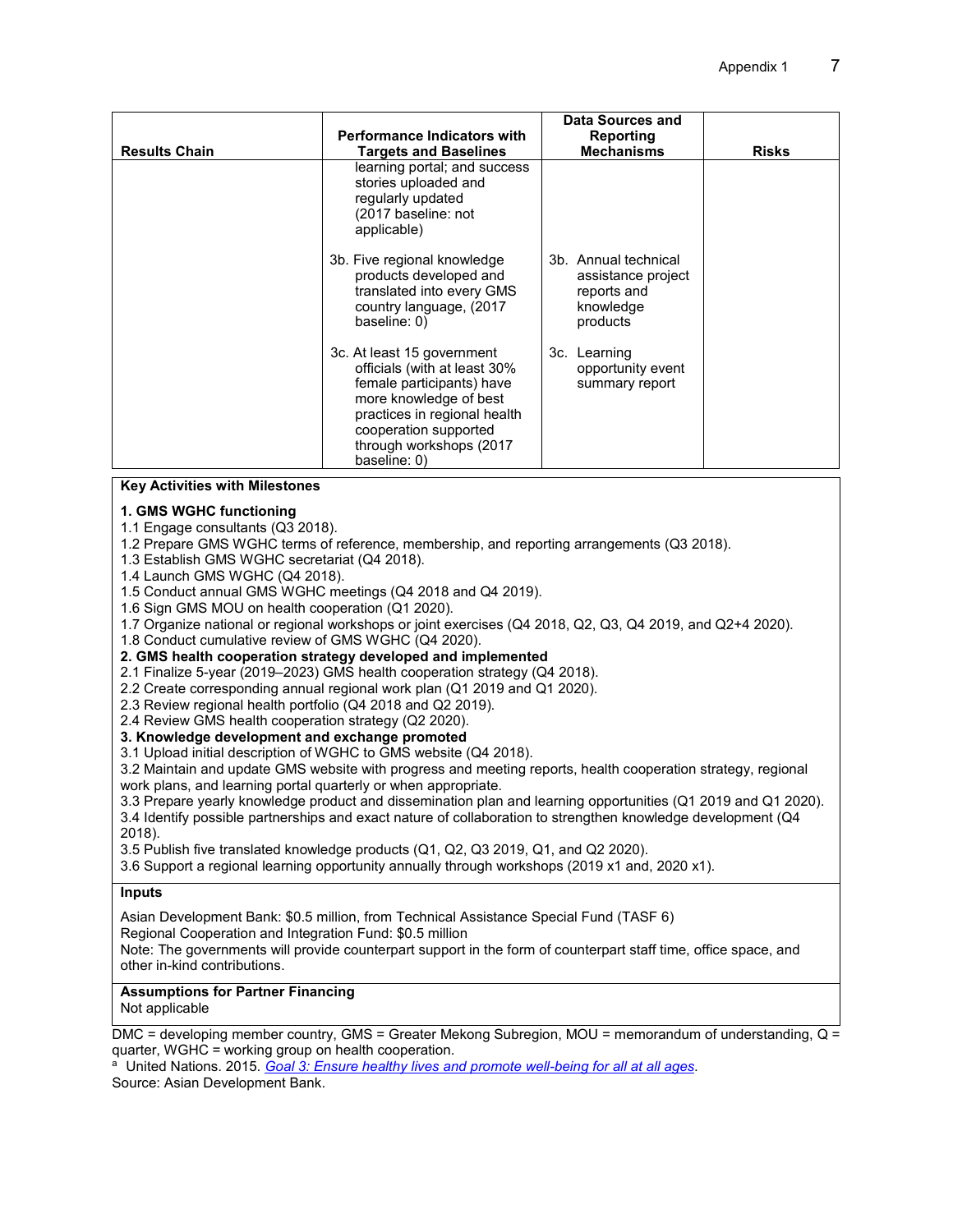#### **COST ESTIMATES AND FINANCING PLAN**  (\$'000)

|             |                                                 |              |                                                                |                         | <b>Amount</b>                                           |
|-------------|-------------------------------------------------|--------------|----------------------------------------------------------------|-------------------------|---------------------------------------------------------|
|             |                                                 |              |                                                                |                         | Regional                                                |
| <b>Item</b> |                                                 |              |                                                                | <b>ADB</b> <sup>a</sup> | <b>Cooperation and</b><br>Integration Fund <sup>b</sup> |
| А.          | Consultants                                     |              |                                                                |                         |                                                         |
|             | 1.                                              |              | Remuneration and per diem                                      |                         |                                                         |
|             |                                                 | a.           | International consultants                                      | 173,822 <sup>c</sup>    | 255,980 <sup>d</sup>                                    |
|             |                                                 | $h_{\cdot}$  | National consultants                                           | 70,702                  | 45,717 <sup>e</sup>                                     |
|             | 2.                                              |              | Out-of-pocket expenditures                                     |                         |                                                         |
|             |                                                 | a.           | International and local travel                                 | 81,124                  | 41,507                                                  |
|             |                                                 | b.           | Reports and communications                                     | 1,500                   | 1,020                                                   |
|             |                                                 | $\mathbf{C}$ | Miscellaneous administration and<br>support costs <sup>t</sup> | 8,711                   | 10,000                                                  |
| <b>B.</b>   | Training, seminars, and conference <sup>g</sup> |              | 105,842                                                        | 91,080                  |                                                         |
| C.          | Contingencies                                   |              |                                                                | 58,299                  | 54,696                                                  |
|             |                                                 | Total        |                                                                | 500,000                 | 500,000                                                 |

ADB = Asian Development Bank.

Note: The technical assistance is estimated to cost \$1 million, of which contributions from ADB and the Regional Cooperation and Integration Fund are presented in the table above.

<sup>a</sup> Financed by ADB's Technical Assistance Special Fund (TASF 6).

<sup>b</sup> Established by ADB. Financing partner: the Government of Japan.

c For regional coordinator for health cooperation and other (non-listed) international consultants hired on short-term basis who may act as resource persons based on country demand.

<sup>d</sup> For public health specialist.

e For other (non-listed) national consultants hired on short-term basis who may act as resource persons based on country demand.

f Translation and publication costs, web developer, and web portal maintenance.

g Budget, Personnel, and Management Systems Department; and Strategy, Policy and Review Department. 2013. *Use of Bank Resources: Regional Technical Assistance and Technical Assistance vs. Internal Administrative Expenses Budget. Memorandum*. 26 June (internal).

Source: Asian Development Bank estimates.